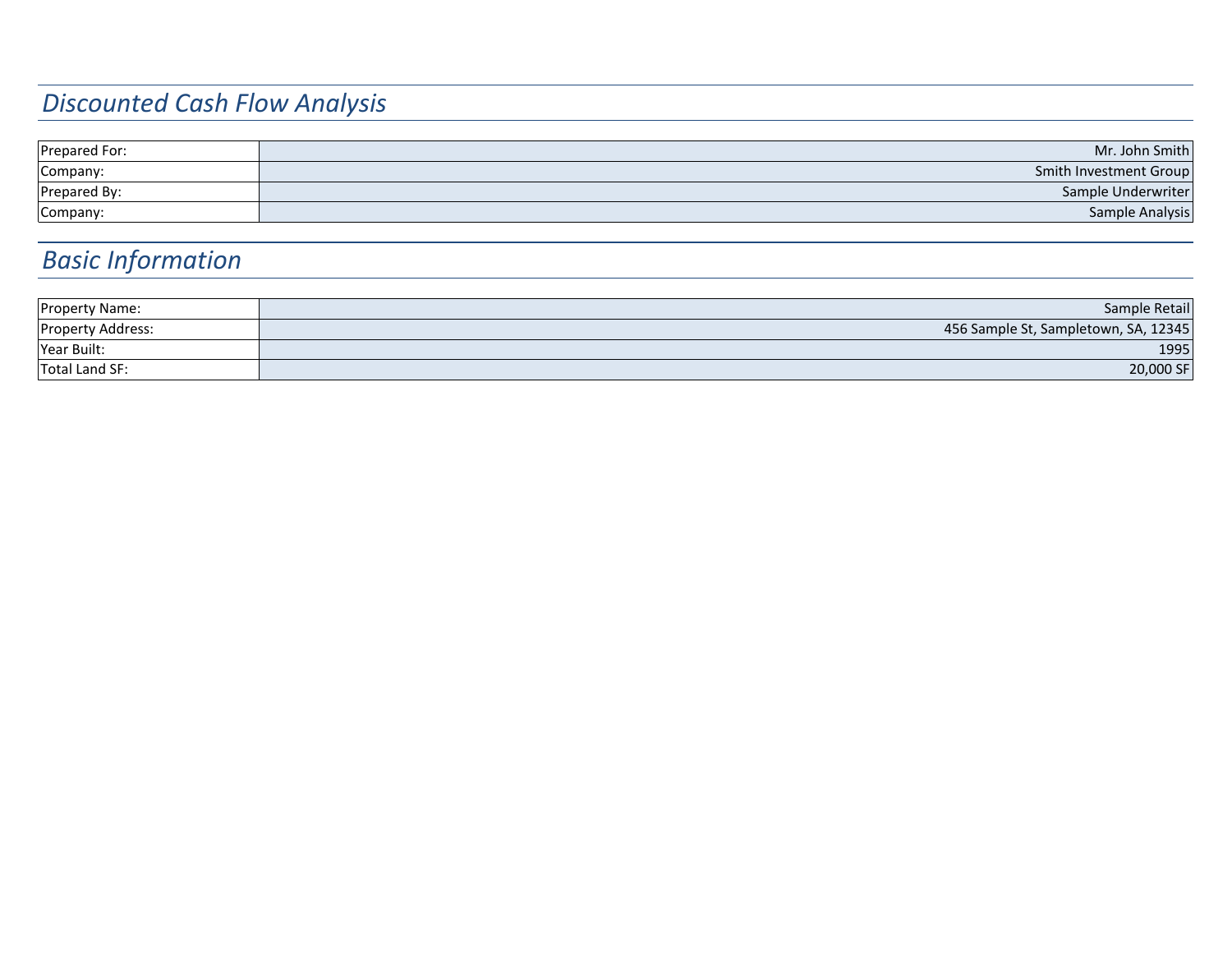#### *Rent Roll*

| Analysis Start Date              | $Jun-12$    |         |               |               |                 | Current    |            |                 | Pro Forma  |            |
|----------------------------------|-------------|---------|---------------|---------------|-----------------|------------|------------|-----------------|------------|------------|
| <b>Tenant Name</b>               | Rentable SF | %GLA    | Lease Start   | Lease End     | Rent (\$/SF/MO) | % Increase | Lease Type | Rent (\$/SF/MO) | % Increase | Lease Type |
| Coffee Shop                      | 800 SF      | 2.74%   | Mar-05        | Feb-14        | \$1.71          | 3.00%      | <b>NNN</b> | \$1.90          | 3.00%      | <b>NNN</b> |
| <b>Nail Salon</b>                | 500 SF      | 1.71%   | Apr-06        | $Mar-16$      | \$1.36          | 3.00%      | <b>NNN</b> | \$2.00          | 3.00%      | <b>NNN</b> |
| Pizza Parlor                     | 1,500 SF    | 5.14%   | Dec-06        | <b>Nov-12</b> | \$1.75          | 3.00%      | <b>NNN</b> | \$1.80          | 3.00%      | <b>NNN</b> |
| <b>Men's Grooming</b>            | 750 SF      | 2.57%   | Mar-05        | Feb-14        | \$1.41          | 3.00%      | <b>NNN</b> | \$2.00          | 3.00%      | <b>NNN</b> |
| <b>Shipping Store</b>            | 1,000 SF    | 3.42%   | <b>Jul-08</b> | <b>Jun-14</b> | \$1.61          | 3.00%      | <b>NNN</b> | \$1.80          | 3.00%      | <b>NNN</b> |
| <b>Hair Salon</b>                | 800 SF      | 2.74%   | Oct-09        | $Sep-16$      | \$1.71          | 3.00%      | Gross      | \$1.90          | 3.00%      | <b>NNN</b> |
| <b>Chinese Food</b>              | 2,000 SF    | 6.85%   | Apr-04        | $Mar-10$      | \$1.55          | 3.00%      | <b>NNN</b> | \$1.70          | 3.00%      | <b>NNN</b> |
| <b>Organic Grocery Store</b>     | 5,000 SF    | 17.12%  | Apr-04        | $Mar-14$      | \$1.64          | 3.00%      | <b>NNN</b> | \$1.50          | 3.00%      | <b>NNN</b> |
| Pet Store                        | 1,750 SF    | 5.99%   | Apr-04        | $Mar-13$      | \$1.30          | 3.00%      | <b>NNN</b> | \$1.50          | 3.00%      | <b>NNN</b> |
| Sandwich Shop                    | 900 SF      | 3.08%   | <b>Aug-07</b> | $Jul-15$      | \$1.26          | 3.00%      | <b>NNN</b> | \$1.30          | 3.00%      | <b>NNN</b> |
| <b>Art Supplies</b>              | 1,000 SF    | 3.42%   | Aug-09        | $Jul-16$      | \$1.67          | 3.00%      | Gross      | \$1.80          | 3.00%      | <b>NNN</b> |
| <b>Tea Exchange</b>              | 500 SF      | 1.71%   | $May-10$      | Apr-20        | \$1.41          | 3.00%      | <b>NNN</b> | \$2.00          | 3.00%      | <b>NNN</b> |
| <b>VACANT</b>                    | 1,000 SF    | 3.42%   | $Jan-11$      | $Dec-16$      | \$1.50          | 3.00%      | <b>NNN</b> | \$1.50          | 3.00%      | <b>NNN</b> |
| <b>Tea &amp; Herbal Medicine</b> | 700 SF      | 2.40%   | $Jul-08$      | $Jun-14$      | \$1.64          | 3.00%      | Gross      | \$1.50          | 3.00%      | <b>NNN</b> |
| <b>Insurance Company</b>         | 1,000 SF    | 3.42%   | Oct-09        | $Sep-16$      | \$1.30          | 3.00%      | <b>NNN</b> | \$1.50          | 3.00%      | <b>NNN</b> |
| <b>Personal Taxes</b>            | 800 SF      | 2.74%   | Apr-04        | $Mar-10$      | \$1.26          | 3.00%      | <b>NNN</b> | \$1.30          | 3.00%      | <b>NNN</b> |
| <b>Party Supply Store</b>        | 1,200 SF    | 4.11%   | Apr-04        | $Mar-14$      | \$1.67          | 3.00%      | <b>NNN</b> | \$1.80          | 3.00%      | <b>NNN</b> |
| <b>Local Grocery Store</b>       | 8,000 SF    | 27.40%  | Apr-04        | $Mar-13$      | \$1.00          | 3.00%      | <b>NNN</b> | \$1.25          | 3.00%      | <b>NNN</b> |
|                                  |             | 0.00%   |               |               |                 |            |            |                 |            |            |
|                                  |             | 0.00%   |               |               |                 |            |            |                 |            |            |
| <b>Total / Average</b>           | 29,200 SF   | 100.00% |               |               | \$1.49          |            | 91.44%     | \$1.67          |            | 100.00%    |

#### *Lease Rollover Income Adjustments*

| Tenant Improvements: | \$10/SE |
|----------------------|---------|
| Leasing Commissions: | 6.00%   |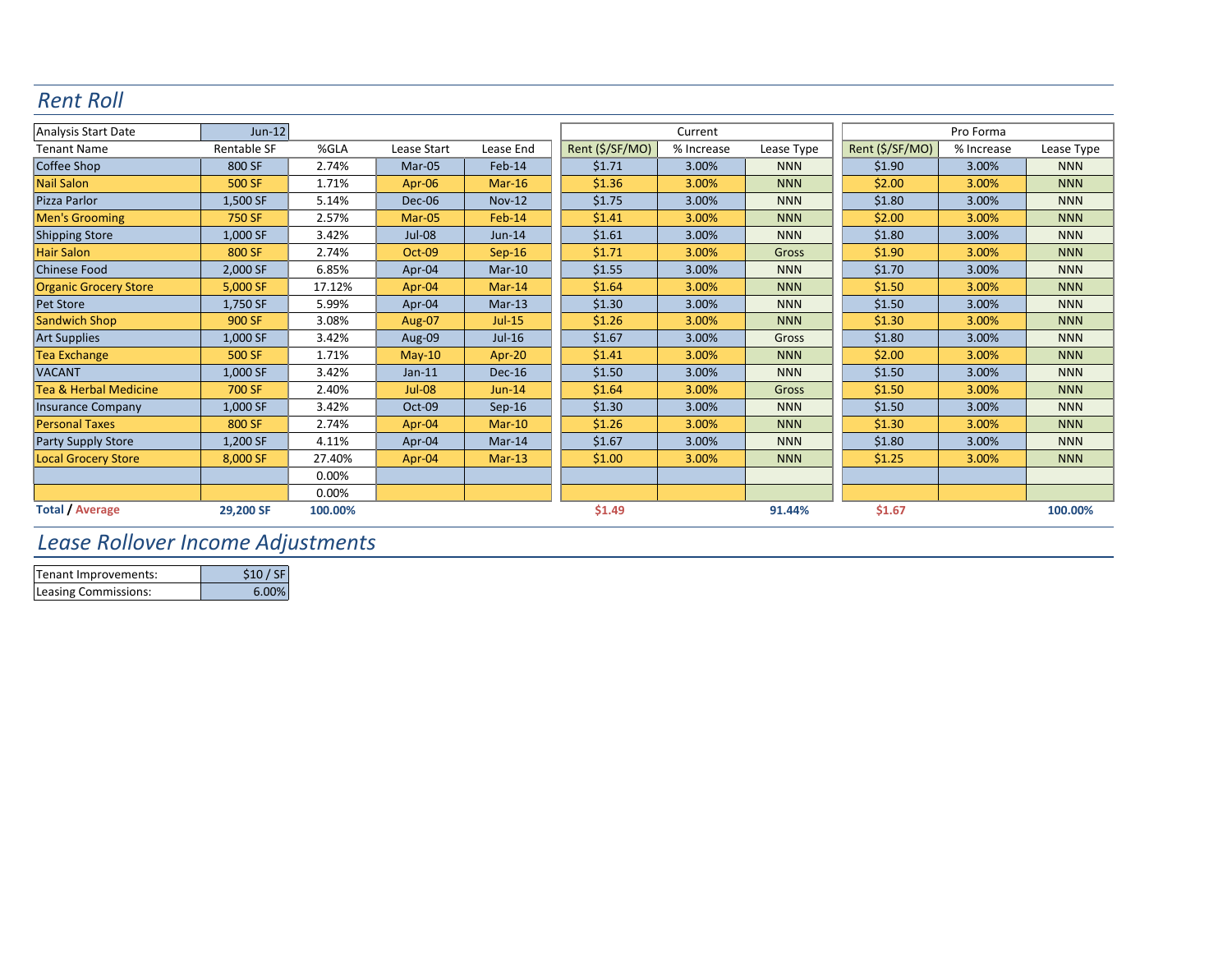#### *Other Income*

| Income Item        | Method    | Entry   | Result   | (Per SF/Per Mth/%EGR)    |
|--------------------|-----------|---------|----------|--------------------------|
| Billboard          | Per Month | \$2,000 | \$24,000 | $$.82 / $2,000 / 3.44\%$ |
| Parking            | Per Month | \$500   | \$6,000  | $$.21 / $500 / 0.86\%$   |
|                    |           |         |          |                          |
| <b>Total Other</b> |           |         | \$30,000 | \$1.03 / \$2,500 / 4.31% |

### *Reimbursable Operating Expenses*

| Expense Item                    | Method        | Entry   | Result    | (Per SF/Per Mth/%EGR)      |
|---------------------------------|---------------|---------|-----------|----------------------------|
| <b>Real Estate Taxes</b>        | % of Purchase | 1.20%   | \$73,584  | \$2.52 / \$6,132 / 10.56%  |
| <b>Insurance</b>                | Per SF        | \$0.40  | \$11,680  | \$.40 / \$973 / 1.68%      |
| Utilities                       | Per SF        | \$1.00  | \$29,200  | $$1.00 / $2,433 / 4.19\%$  |
| <b>Repairs &amp; Maintenace</b> | Per SF        | \$1.25  | \$36,500  | $$1.25 / $3,042 / 5.24\%$  |
| General & Administrative        | \$ Amount     | \$4,000 | \$4,000   | $$.14 / $333 / 0.57\%$     |
| Marketing                       | Per Month     | \$100   | \$1,200   | $$.04 / $100 / 0.17\%$     |
|                                 |               |         |           |                            |
| <b>Total Reimbursable</b>       |               |         | \$156,164 | \$5.35 / \$13,014 / 22.42% |

# *Non-Reimbursable Operating Expenses*

| Expense Item                  | Method     | Entry  | Result   | (Per SF/Per Mth/%EGR)     |
|-------------------------------|------------|--------|----------|---------------------------|
| <b>Management Fees</b>        | $%$ of EGR | 3.50%  | \$24,383 | $$.84 / $2,032 / 3.50\%$  |
| Legal & Accounting            | Per Month  | \$550  | \$6,600  | $$.23 / $550 / 0.95\%$    |
| Reserves & Replacements       | Per SF     | \$2.00 | \$58,400 | \$2.00 / \$4,867 / 8.38%  |
|                               |            |        |          |                           |
| <b>Total Non-Reimbursable</b> |            |        | \$89,383 | \$3.06 / \$7,449 / 12.83% |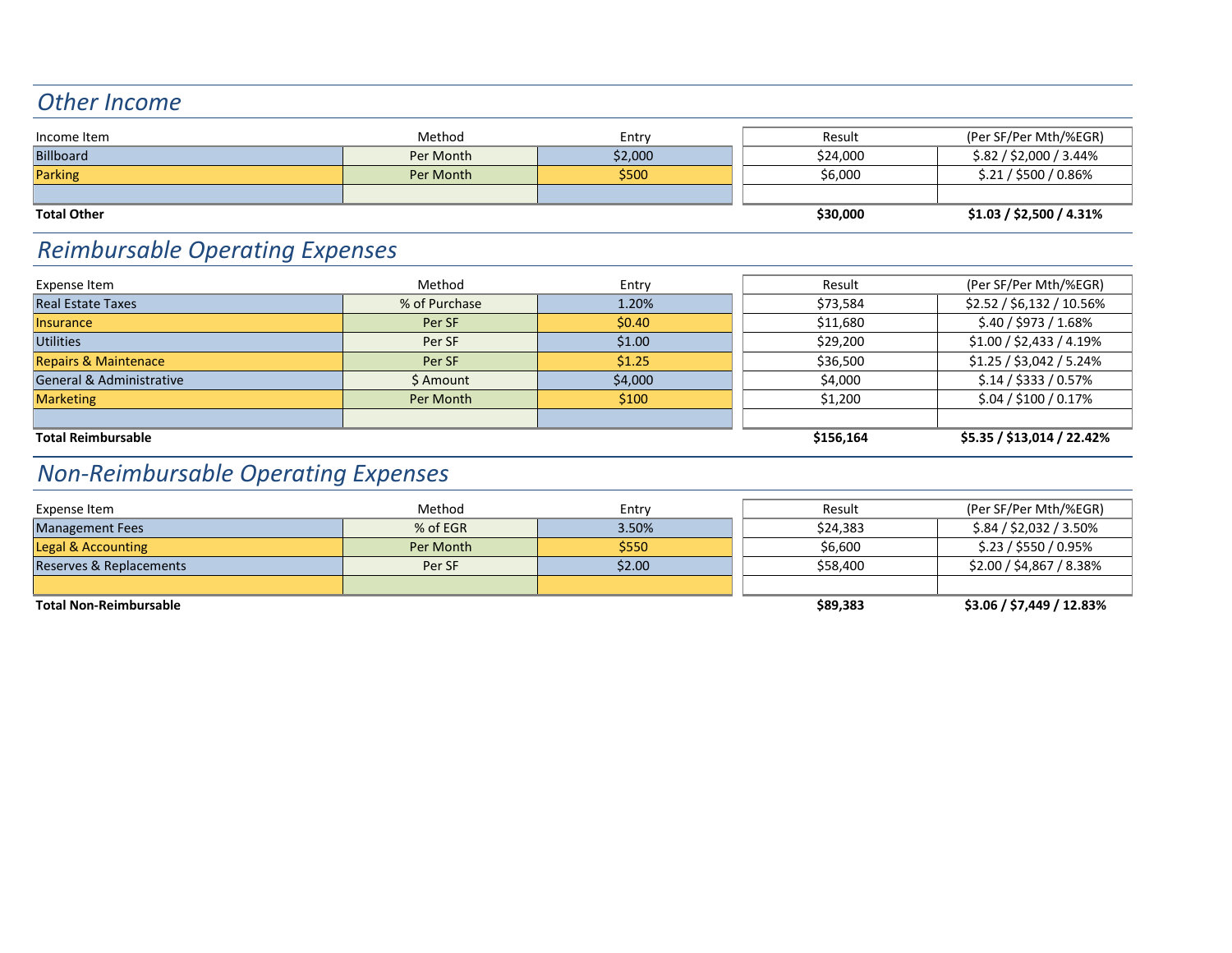### *GROWTH RATES*

|               | Year  | Year. | Year  | Year 4 | Year 5 | Years 6-10 |
|---------------|-------|-------|-------|--------|--------|------------|
| Vacancy:      | 5.00% | 5.00% | 5.00% | 5.00%  | 5.00%  | 5.00%      |
| Other Income: | N/A   | 3.00% | 3.00% | 3.00%  | 3.00%  | 3.00%      |
| Expenses:     | N/A   | 3.00% | 3.00% | 3.00%  | 3.00%  | 3.00%      |

### *FINANCING*

| Loan Calc. Method:          | $%$ LTV | 70.00%            |
|-----------------------------|---------|-------------------|
| Interest Rate:              |         | 5.75%             |
| Amortization Period: (yrs)  |         | $30 \,\text{yrs}$ |
| Interest Only Period: (yrs) |         | $2 \text{ yrs}$   |
| Loan Amount Result:         |         | \$4,292,400       |
| Debt Service:               |         | \$303,542         |
| Loan Constant:              |         | 7.07%             |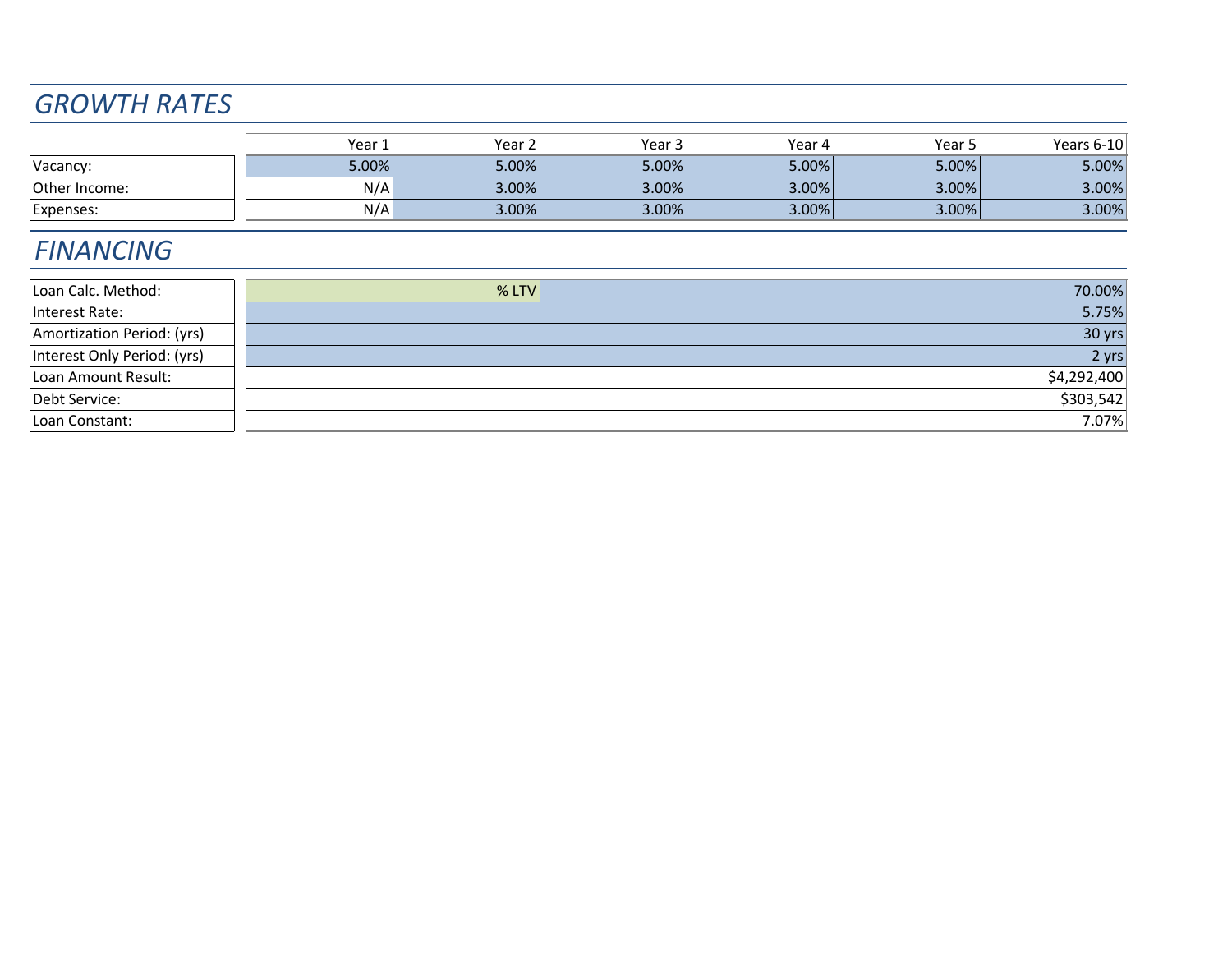# *Pricing*

| Method:      |                  |                                      | Per SF            |
|--------------|------------------|--------------------------------------|-------------------|
| Sensitivity: | <b>Low Price</b> | <b>Base Price (Used in Analysis)</b> | <b>High Price</b> |
| Entry:       | \$200.00         | \$210.00                             | \$220.00          |
| Result:      | \$5,840,000      | \$6,132,000                          | \$6,424,000       |
| Per SF:      | \$200.00         | \$210.00                             | \$220.00          |
| Cap Rate:    | 6.84%            | 6.51%                                | 6.21%             |
| GRM:         | 10.87            | 11.41                                | 11.95             |

# *Reversion Price (Exit)*

| Method:           |             |             | Cap Rate    |  |  |
|-------------------|-------------|-------------|-------------|--|--|
| Entry:            | 6.50%       |             |             |  |  |
| Cost of Sale:     |             |             | 4.00%       |  |  |
| Results For Year: | Year 3      | Year 5      | Year $10$   |  |  |
| Reversion Price:  | \$6,829,326 | \$7,399,781 | \$8,579,505 |  |  |
| Leveraged IRR:    | 15.24%      | 17.03%      | 16.06%      |  |  |
| Unleveraged IRR:  | 9.04%       | 9.78%       | 9.86%       |  |  |
| Cap Rate:         | 6.50%       | 6.50%       | 6.50%       |  |  |
| Per SF:           | \$233.88    | \$253.42    | \$293.82    |  |  |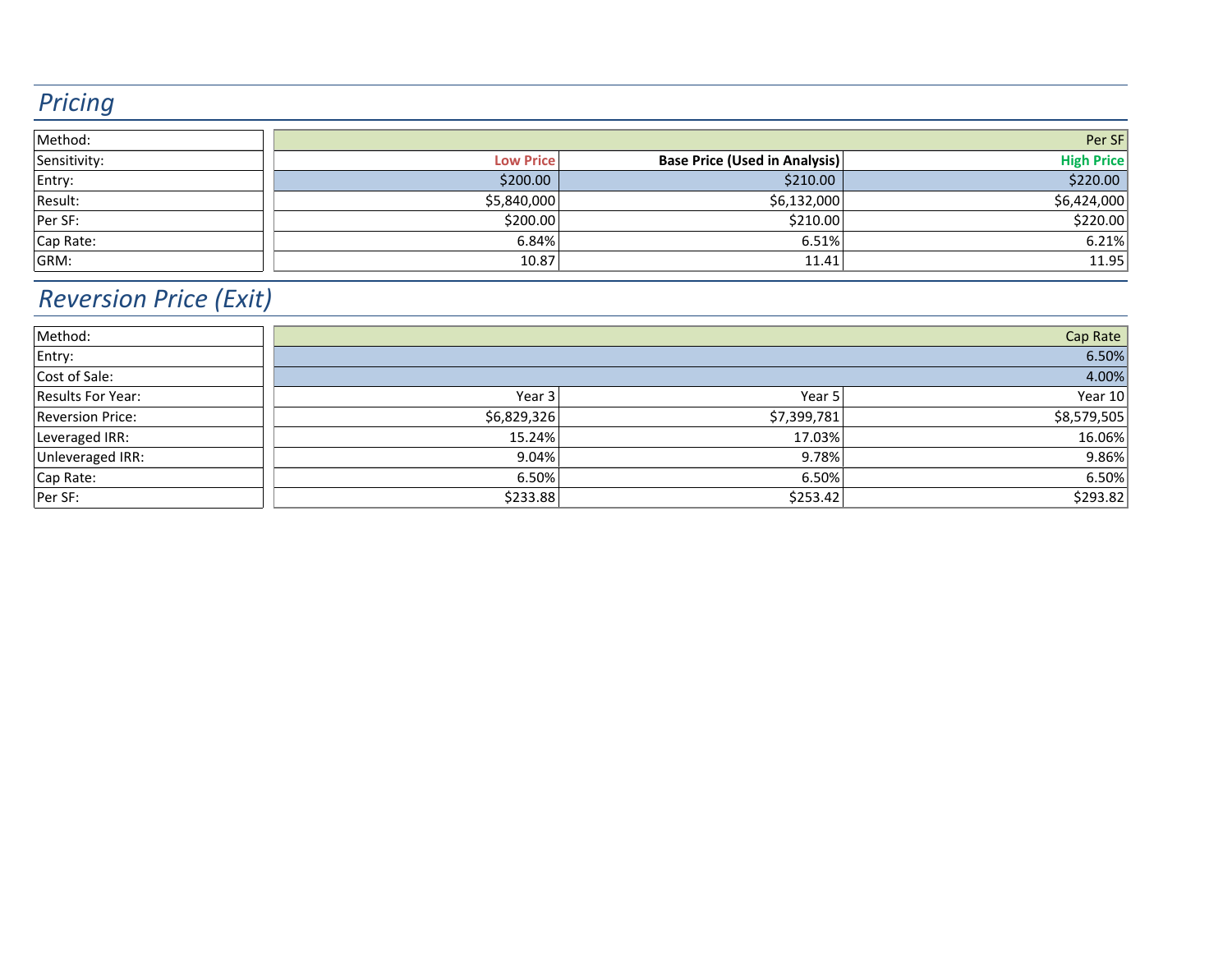#### *Sample Retail - 456 Sample St, Sampletown, SA, 12345*

| Year Built:                  | 1995        |
|------------------------------|-------------|
| Total Land SF:               | 20,000 SF   |
| NRSF:                        | 29,200 SF   |
| Price:                       | \$6.132.000 |
|                              |             |
| Per SF:                      | \$210.00    |
| Cap Rate:                    | 6.51%       |
| GRM:                         | 11.41       |
| Financing:                   | \$4,292,400 |
| LTV %:                       | 70.00%      |
| Interest Rate/Loan Constant: | 5.75%/7.07% |
| <b>Amortization Period:</b>  | 30 yrs      |
| Debt Service:                | \$303,542   |
| Cash on Cash:                | 5.20%       |



|                              |             |         | Pro Forma<br>Current |              |            |                 |             |            |
|------------------------------|-------------|---------|----------------------|--------------|------------|-----------------|-------------|------------|
| Tenant - Suite No.           | Rentable SF | %GLA    | Rent (\$/SF/MO)      | Monthly Rent | Lease Type | Rent (\$/SF/MO) | Montly Rent | Lease Type |
| Nail Salon                   | 500 SF      | 1.71%   | \$1.36               | \$680        | <b>NNN</b> | \$2.00          | \$1,000     | <b>NNN</b> |
| Pizza Parlor                 | 1,500 SF    | 5.14%   | \$1.75               | \$2,625      | <b>NNN</b> | \$1.80          | \$2,700     | <b>NNN</b> |
| Men's Grooming               | 750 SF      | 2.57%   | \$1.41               | \$1,058      | <b>NNN</b> | \$2.00          | \$1,500     | <b>NNN</b> |
| <b>Shipping Store</b>        | 1,000 SF    | 3.42%   | \$1.61               | \$1,610      | <b>NNN</b> | \$1.80          | \$1,800     | <b>NNN</b> |
| Hair Salon                   | 800 SF      | 2.74%   | \$1.71               | \$1,368      | Gross      | \$1.90          | \$1,520     | <b>NNN</b> |
| Chinese Food                 | 2,000 SF    | 6.85%   | \$1.55               | \$3,100      | <b>NNN</b> | \$1.70          | \$3,400     | <b>NNN</b> |
| <b>Organic Grocery Store</b> | 5,000 SF    | 17.12%  | \$1.64               | \$8,200      | <b>NNN</b> | \$1.50          | \$7,500     | <b>NNN</b> |
| Pet Store                    | 1,750 SF    | 5.99%   | \$1.30               | \$2,275      | <b>NNN</b> | \$1.50          | \$2,625     | <b>NNN</b> |
| Sandwich Shop                | 900 SF      | 3.08%   | \$1.26               | \$1,134      | <b>NNN</b> | \$1.30          | \$1,168     | <b>NNN</b> |
| <b>Art Supplies</b>          | 1,000 SF    | 3.42%   | \$1.67               | \$1,670      | Gross      | \$1.80          | \$1,800     | <b>NNN</b> |
| Tea Exchange                 | 500 SF      | 1.71%   | \$1.41               | \$705        | <b>NNN</b> | \$2.00          | \$1,000     | <b>NNN</b> |
| VACANT                       | 1,000 SF    | 3.42%   | \$1.50               | \$1,500      | <b>NNN</b> | \$1.50          | \$1,500     | <b>NNN</b> |
| Tea & Herbal Medicine        | 700 SF      | 2.40%   | \$1.64               | \$1,148      | Gross      | \$1.50          | \$1,050     | <b>NNN</b> |
| <b>Insurance Company</b>     | 1,000 SF    | 3.42%   | \$1.30               | \$1,300      | <b>NNN</b> | \$1.50          | \$1,500     | <b>NNN</b> |
| Personal Taxes               | 800 SF      | 2.74%   | \$1.26               | \$1,008      | <b>NNN</b> | \$1.30          | \$1,038     | <b>NNN</b> |
| Party Supply Store           | 1,200 SF    | 4.11%   | \$1.67               | \$2,004      | <b>NNN</b> | \$1.80          | \$2,160     | <b>NNN</b> |
| Local Grocery Store          | 8,000 SF    | 27.40%  | \$1.00               | \$8,000      | <b>NNN</b> | \$1.25          | \$10,000    | <b>NNN</b> |
| $\Omega$                     | 0 SF        | 0.00%   | \$0.00               | \$0          | $\Omega$   | \$0.00          | \$0         | $\Omega$   |
| <b>Total / Average</b>       | 29,200 SF   | 100.00% | \$1.49               | \$40,753     | 91.44%     | \$1.67          | \$44,781    | 100.00%    |

|                                  | Pro Forma    | Per SF  | <b>Per Month</b> | %PGR/EGR |
|----------------------------------|--------------|---------|------------------|----------|
| <b>Potential Gross Revenue</b>   | \$537,375    | \$18.40 | \$44,781         | 100.00%  |
| Vacancy                          | ( \$26, 869) | (50.92) | (52, 239)        | $-5.00%$ |
| Net Effective Rent               | \$510,506    | \$17.48 | \$42,542         | 95.00%   |
| Other Income                     | \$30,000     | \$1.03  | \$2,500          | 5.58%    |
| Reimbursements                   | \$156,164    | \$5.35  | \$13,014         | 29.06%   |
| <b>Effective Gross Rent</b>      | \$696,670    | \$23.86 | \$58,056         | 129.64%  |
| <b>Reimbursable Expenses</b>     |              |         |                  |          |
| <b>Real Estate Taxes</b>         | \$73,584     | \$2.52  | \$6,132          | 10.56%   |
| Insurance                        | \$11,680     | \$0.40  | \$973            | 1.68%    |
| <b>Utilities</b>                 | \$29,200     | \$1.00  | \$2,433          | 4.19%    |
| Repairs & Maintenace             | \$36,500     | \$1.25  | \$3,042          | 5.24%    |
| General & Administrative         | \$4,000      | \$0.14  | \$333            | 0.57%    |
| Marketing                        | \$1,200      | \$0.04  | \$100            | 0.17%    |
| 0                                | \$0          | \$0.00  | \$0              | 0.00%    |
| <b>Total Reimbursable</b>        | \$156,164    | \$5.35  | \$13,014         | 22.42%   |
| <b>Non-Reimbursable Expenses</b> |              |         |                  |          |
| <b>Management Fees</b>           | \$24,383     | \$0.84  | \$550            | 0.95%    |
| Legal & Accounting               | \$6,600      | \$0.23  | \$4,867          | 8.38%    |
| Reserves & Replacements          | \$58,400     | \$2.00  | \$0              | 0.00%    |
| 0                                | \$0          | \$0.00  | \$0              | 0.00%    |
| <b>Total Non-Reimbursable</b>    | \$89,383     | \$3.06  | \$7,449          | 12.83%   |
| <b>Total Expenses</b>            | \$245,547    | \$8.41  | \$20,462         | 35.25%   |
| <b>Net Operating Income</b>      | \$399,188    | \$13.67 | \$33,266         | 57.30%   |
| <b>Debt Service</b>              | \$303,542    | \$10.40 | \$25,295         | 43.57%   |
| <b>Cash Flow</b>                 | \$95,646     | \$3.28  | \$7,970          | 13.73%   |
| Cash on Cash                     | 5.20%        |         |                  |          |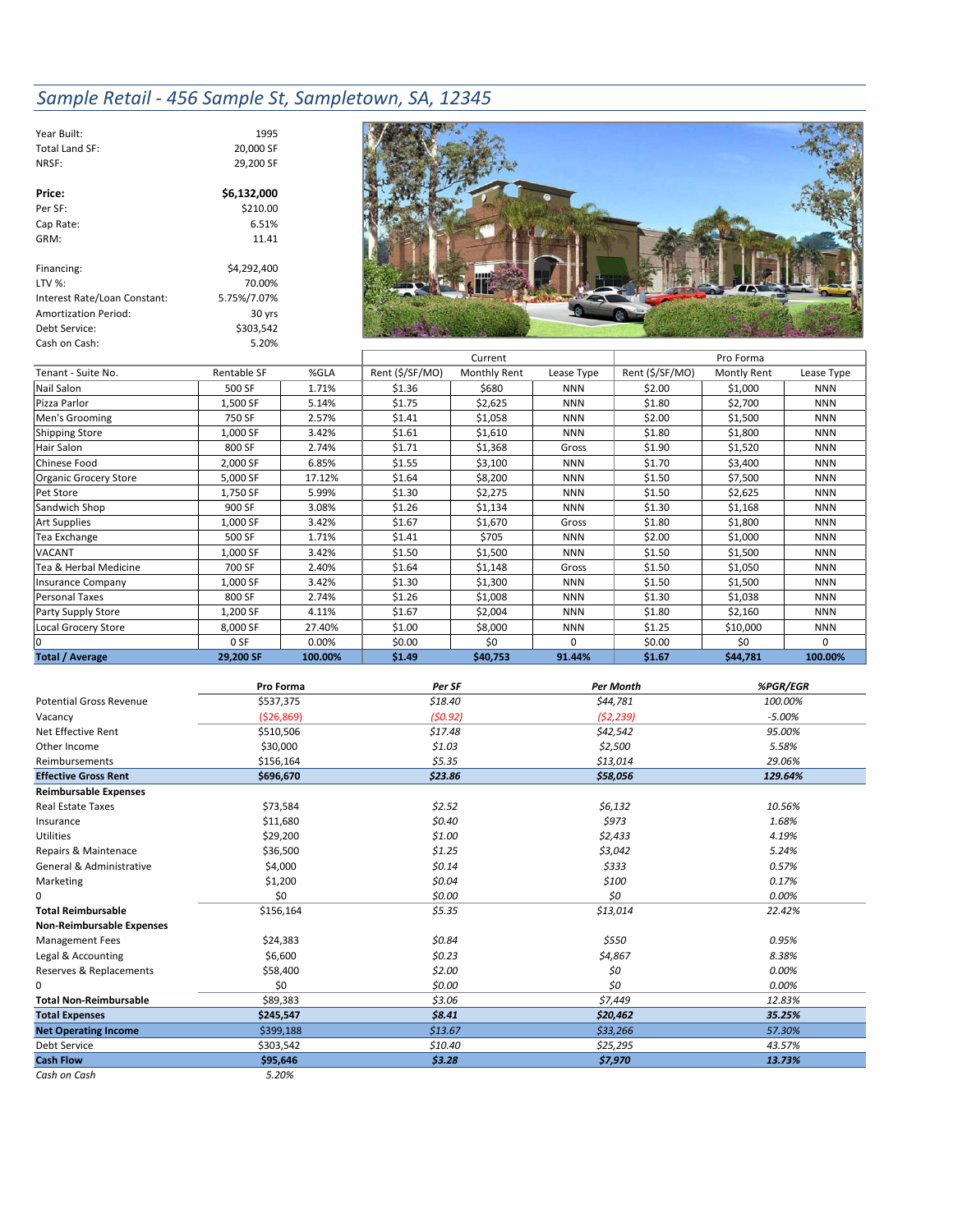#### *Upside & Rollover Analysis*

| Cap Rate               | 7.00%                        |                            |                       |                 |                   |                       |
|------------------------|------------------------------|----------------------------|-----------------------|-----------------|-------------------|-----------------------|
| <b>Tenant Name</b>     | <b>Lease Expiration Date</b> | <b>Annual Current Rent</b> | Annual Pro Forma Rent | Upside/Downside | Rollover Variance | <b>Rollover Value</b> |
| Coffee Shop            | $Feb-14$                     | \$16,416                   | \$18,240              | 11.11%          | \$1,824           | \$26,057              |
| Nail Salon             | $Mar-16$                     | \$8,160                    | \$12,000              | 47.06%          | \$3,840           | \$54,857              |
| Pizza Parlor           | $Nov-12$                     | \$31,500                   | \$32,400              | 2.86%           | \$900             | \$12,857              |
| Men's Grooming         | Feb-14                       | \$12,690                   | \$18,000              | 41.84%          | \$5,310           | \$75,857              |
| <b>Shipping Store</b>  | $Jun-14$                     | \$19,320                   | \$21,600              | 11.80%          | \$2,280           | \$32,571              |
| Hair Salon             | $Sep-16$                     | \$16,416                   | \$18,240              | 11.11%          | \$1,824           | \$26,057              |
| Chinese Food           | $Mar-10$                     | \$37,200                   | \$40,800              | 9.68%           | \$3,600           | \$51,429              |
| Organic Grocery Store  | Mar-14                       | \$98,400                   | \$90,000              | $-8.54%$        | -\$8,400          | $-$120,000$           |
| Pet Store              | $Mar-13$                     | \$27,300                   | \$31,500              | 15.38%          | \$4,200           | \$60,000              |
| Sandwich Shop          | Jul-15                       | \$13,608                   | \$14,016              | 3.00%           | \$408             | \$5,832               |
| <b>Art Supplies</b>    | Jul-16                       | \$20,040                   | \$21,600              | 7.78%           | \$1,560           | \$22,286              |
| Tea Exchange           | Apr-20                       | \$8,460                    | \$12,000              | 41.84%          | \$3,540           | \$50,571              |
| <b>VACANT</b>          | Dec-16                       | \$18,000                   | \$18,000              | 0.00%           | \$0               | \$0                   |
| Tea & Herbal Medicine  | Jun-14                       | \$13,776                   | \$12,600              | $-8.54%$        | $-51,176$         | $-$16,800$            |
| Insurance Company      | $Sep-16$                     | \$15,600                   | \$18,000              | 15.38%          | \$2,400           | \$34,286              |
| Personal Taxes         | $Mar-10$                     | \$12,096                   | \$12,459              | 3.00%           | \$363             | \$5,184               |
| Party Supply Store     | Mar-14                       | \$24,048                   | \$25,920              | 7.78%           | \$1,872           | \$26,743              |
| Local Grocery Store    | $Mar-13$                     | \$96,000                   | \$120,000             | 25.00%          | \$24,000          | \$342,857             |
| 10                     | Jan-00                       | \$0                        | \$0                   | 0.00%           | \$0               | \$0                   |
| <b>Total / Average</b> |                              | \$489,030                  | \$537,375             | 9.89%           | \$48,345          | \$690,645             |



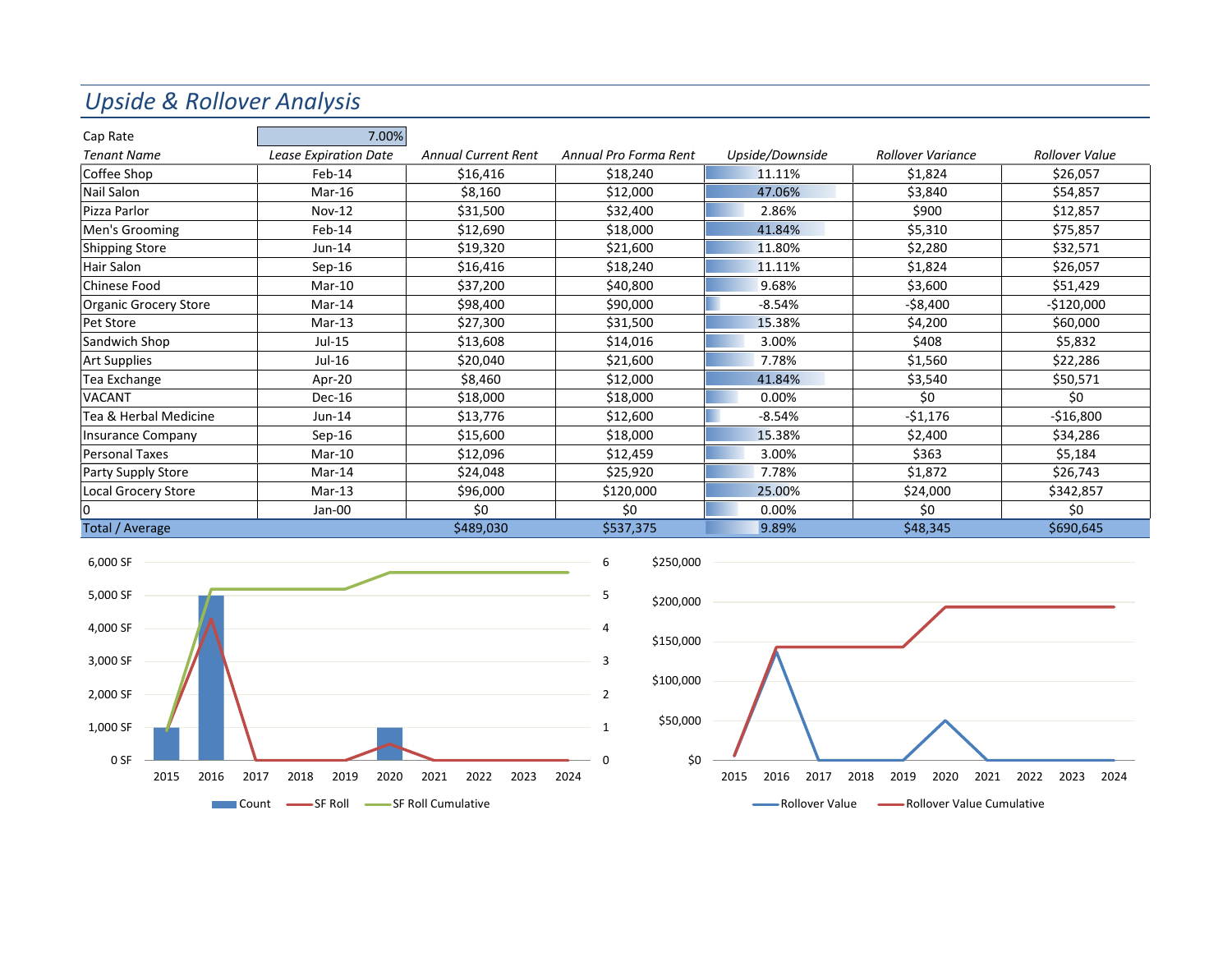| Individual Tenant Cash Flow  |           |           |           |           |           |           |                   |           |           |           |
|------------------------------|-----------|-----------|-----------|-----------|-----------|-----------|-------------------|-----------|-----------|-----------|
|                              | Year 1    | Year 2    | Year 3    | Year 4    | Year 5    | Year 6    | Year <sub>7</sub> | Year 8    | Year 9    | Year 10   |
| Coffee Shop                  | \$16,539  | \$17,241  | \$18,377  | \$18,928  | \$19,496  | \$20,081  | \$20,683          | \$21,304  | \$21,943  | \$22,601  |
| Nail Salon                   | \$8,201   | \$8,447   | \$8,700   | \$9,431   | \$12,060  | \$12,422  | \$12,794          | \$13,178  | \$13,574  | \$13,981  |
| Pizza Parlor                 | \$31,950  | \$32,886  | \$33,873  | \$34,889  | \$35,935  | \$37,013  | \$38,124          | \$39,268  | \$40,446  | \$41,659  |
| Men's Grooming               | \$12,785  | \$14,303  | \$18,135  | \$18,679  | \$19,239  | \$19,817  | \$20,411          | \$21,023  | \$21,654  | \$22,304  |
| <b>Shipping Store</b>        | \$19,320  | \$19,851  | \$21,458  | \$22,194  | \$22,860  | \$23,546  | \$24,252          | \$24,980  | \$25,729  | \$26,501  |
| Hair Salon                   | \$16,416  | \$16,744  | \$17,247  | \$17,764  | \$18,139  | \$18,605  | \$19,163          | \$19,738  | \$20,330  | \$20,940  |
| Chinese Food                 | \$38,431  | \$44,806  | \$46,150  | \$47,535  | \$48,961  | \$50,430  | \$51,943          | \$53,501  | \$55,106  | \$56,759  |
| <b>Organic Grocery Store</b> | \$98,892  | \$99,460  | \$90,450  | \$93,164  | \$95,958  | \$98,837  | \$101,802         | \$104,856 | \$108,002 | \$111,242 |
| Pet Store                    | \$28,000  | \$31,658  | \$32,607  | \$33,585  | \$34,593  | \$35,631  | \$36,700          | \$37,801  | \$38,935  | \$40,103  |
| Sandwich Shop                | \$13,608  | \$13,948  | \$14,367  | \$14,086  | \$14,367  | \$14,798  | \$15,242          | \$15,699  | \$16,170  | \$16,655  |
| Art Supplies                 | \$20,040  | \$20,541  | \$21,157  | \$21,792  | \$21,650  | \$22,140  | \$22,804          | \$23,488  | \$24,193  | \$24,919  |
| Tea Exchange                 | \$8,481   | \$8,736   | \$8,998   | \$9,268   | \$9,546   | \$9,832   | \$10,127          | \$10,538  | \$12,030  | \$12,391  |
| <b>VACANT</b>                | \$18,225  | \$18,772  | \$19,335  | \$19,915  | \$20,259  | \$20,259  | \$20,259          | \$20,259  | \$20,259  | \$20,259  |
| Tea & Herbal Medicine        | \$13,776  | \$14,155  | \$12,732  | \$12,947  | \$13,335  | \$13,735  | \$14,147          | \$14,571  | \$15,009  | \$15,459  |
| <b>Insurance Company</b>     | \$15,600  | \$15,912  | \$16,389  | \$16,881  | \$17,682  | \$18,360  | \$18,911          | \$19,478  | \$20,062  | \$20,664  |
| <b>Personal Taxes</b>        | \$12,349  | \$13,682  | \$14,093  | \$14,515  | \$14,951  | \$15,399  | \$15,861          | \$16,337  | \$16,827  | \$17,332  |
| Party Supply Store           | \$24,168  | \$24,961  | \$26,050  | \$26,831  | \$27,636  | \$28,465  | \$29,319          | \$30,199  | \$31,105  | \$32,038  |
| Local Grocery Store          | \$100,000 | \$120,600 | \$124,218 | \$127,945 | \$131,783 | \$135,736 | \$139,808         | \$144,003 | \$148,323 | \$152,772 |
| 0                            | \$0       | \$0       | \$0       | \$0       | \$0       | \$0       | \$0               | \$0       | \$0       | \$0       |
| Total                        | 496,781   | 536,703   | 544,336   | 560,348   | 578,450   | 595,105   | 612,351           | 630,221   | 649,696   | 668,579   |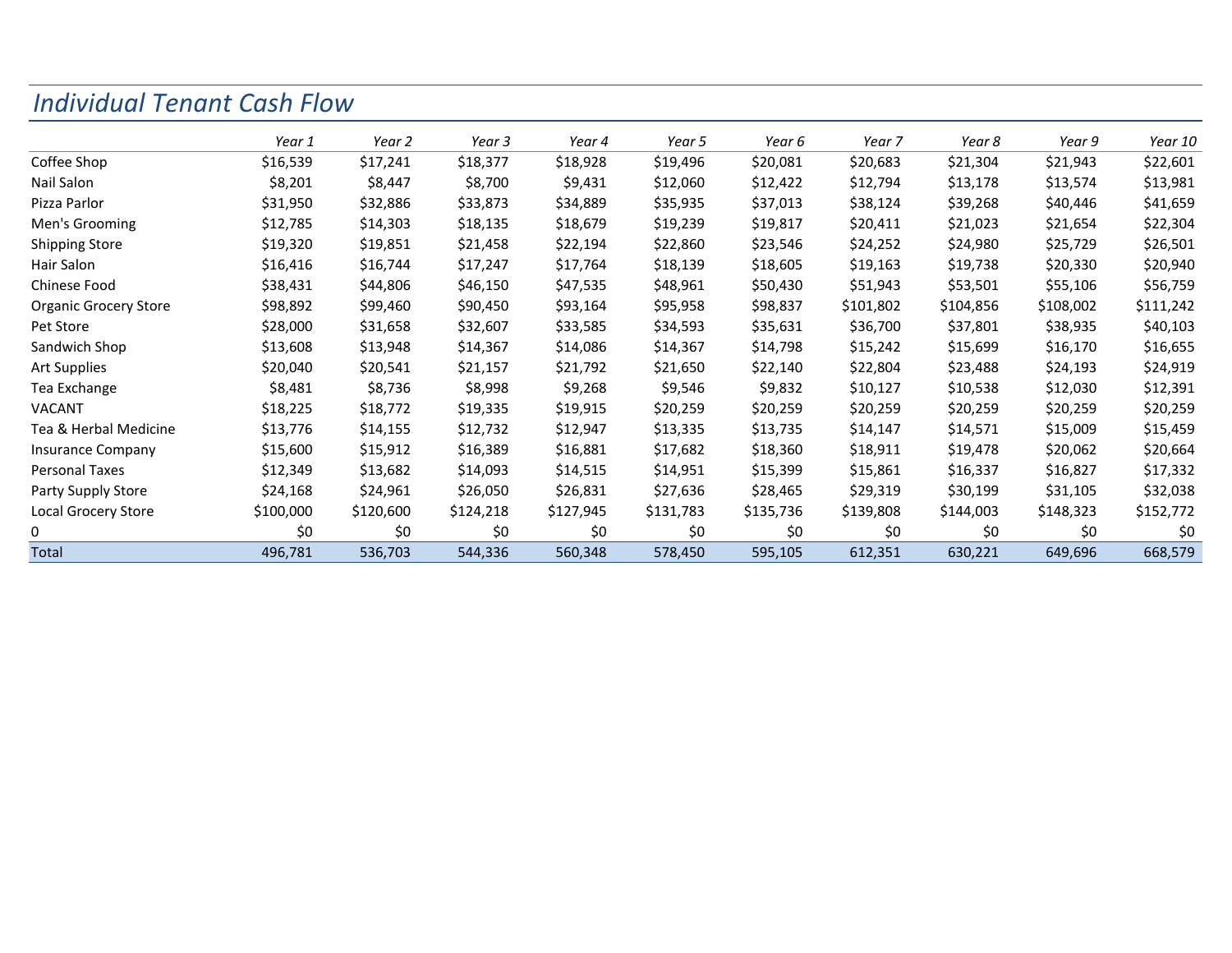# *Cash Flow*

|                                | Year 1    | Year 2    | Year 3       | Year 4      | Year 5      | Year 6    | Year 7       | Year 8    | Year 9    | Year 10   |
|--------------------------------|-----------|-----------|--------------|-------------|-------------|-----------|--------------|-----------|-----------|-----------|
| <b>Potential Gross Revenue</b> | \$496,781 | \$536,703 | \$544,336    | \$560,348   | \$578,450   | \$595,105 | \$612,351    | \$630,221 | \$649,696 | \$668,579 |
| Vacancy                        | 24,839    | 26,835    | 27,217       | 28,017      | 28,923      | 29,755    | 30,618       | 31,511    | 32,485    | 33,429    |
| Net Effective Rent             | 471,942   | 509,868   | 517,119      | 532,330     | 549,528     | 565,350   | 581,733      | 598,710   | 617,211   | 635,150   |
| Other Income                   | 30,000    | 30,900    | 31,827       | 32,782      | 33,765      | 34,778    | 35,822       | 36,896    | 38,003    | 39,143    |
| Reimbursements                 | 142,794   | 147,078   | 155,462      | 160,125     | 174,058     | 181,037   | 186,468      | 192,062   | 197,824   | 203,759   |
| <b>Effective Gross Revenue</b> | 644,736   | 687,846   | 704,407      | 725,238     | 757,352     | 781,165   | 804,023      | 827,668   | 853,038   | 878,052   |
| Expenses                       |           |           |              |             |             |           |              |           |           |           |
| <b>Real Estate Taxes</b>       | 73,584    | 75,792    | 78,065       | 80,407      | 82,819      | 85,304    | 87,863       | 90,499    | 93,214    | 96,010    |
| Insurance                      | 11,680    | 12,030    | 12,391       | 12,763      | 13,146      | 13,540    | 13,947       | 14,365    | 14,796    | 15,240    |
| Utilities                      | 29,200    | 30,076    | 30,978       | 31,908      | 32,865      | 33,851    | 34,866       | 35,912    | 36,990    | 38,099    |
| Repairs & Maintenace           | 36,500    | 37,595    | 38,723       | 39,885      | 41,081      | 42,314    | 43,583       | 44,890    | 46,237    | 47,624    |
| General & Administrative       | 4,000     | 4,120     | 4,244        | 4,371       | 4,502       | 4,637     | 4,776        | 4,919     | 5,067     | 5,219     |
| Marketing                      | 1,200     | 1,236     | 1,273        | 1,311       | 1,351       | 1,391     | 1,433        | 1,476     | 1,520     | 1,566     |
| 0                              | $\Omega$  | $\Omega$  | $\Omega$     | $\Omega$    | $\Omega$    | $\Omega$  | $\mathbf{0}$ | $\Omega$  | 0         | $\Omega$  |
| <b>Total Reimbursable</b>      | 156,164   | 160,849   | 165,674      | 170,645     | 175,764     | 181,037   | 186,468      | 192,062   | 197,824   | 203,759   |
| <b>Management Fees</b>         | 24,383    | 25,115    | 25,868       | 26,644      | 27,444      | 28,267    | 29,115       | 29,989    | 30,888    | 31,815    |
| Legal & Accounting             | 6,600     | 6,798     | 7,002        | 7,212       | 7,428       | 7,651     | 7,881        | 8,117     | 8,361     | 8,612     |
| Reserves & Replacements        | 58,400    | 60,152    | 61,957       | 63,815      | 65,730      | 67,702    | 69,733       | 71,825    | 73,979    | 76,199    |
| 0                              | $\Omega$  | $\Omega$  | 0            | $\Omega$    | 0           | $\Omega$  | $\mathbf{0}$ | $\Omega$  | 0         | $\Omega$  |
| <b>Total Non-Reimbursable</b>  | 89,383    | 92,065    | 94,827       | 97,672      | 100,602     | 103,620   | 106,729      | 109,930   | 113,228   | 116,625   |
| <b>Total Expenses</b>          | 245,547   | 252,914   | 260,501      | 268,316     | 276,366     | 284,657   | 293,197      | 301,992   | 311,052   | 320,384   |
| <b>NOI</b>                     | 399,188   | 434,932   | 443,906      | 456,921     | 480,986     | 496,508   | 510,826      | 525,675   | 541,986   | 557,668   |
| <b>Tenant Improvements</b>     | 9,000     | 43,000    | $\mathbf{0}$ | $\mathbf 0$ | $\mathbf 0$ | 5,000     | $\mathbf 0$  | 0         | 0         | $\Omega$  |
| <b>Leasing Commissions</b>     | 451       | 2,153     | 0            | 0           | 0           | 250       | $\mathbf 0$  | 0         | 0         | $\Omega$  |
| Debt Service                   | 246,813   | 246,813   | 303,542      | 303,542     | 303,542     | 303,542   | 303,542      | 303,542   | 303,542   | 303,542   |
| <b>Cash Flow</b>               | 142,925   | 142,966   | 140,364      | 153,379     | 177,443     | 187,716   | 207,284      | 222,133   | 238,443   | 254,125   |
| Cash on Cash                   | 7.77%     | 7.77%     | 7.63%        | 8.34%       | 9.65%       | 10.20%    | 11.27%       | 12.08%    | 12.96%    | 13.81%    |
| <b>Effective Cap Rate</b>      | 6.51%     | 7.09%     | 7.24%        | 7.45%       | 7.84%       | 8.10%     | 8.33%        | 8.57%     | 8.84%     | 9.09%     |
| <b>DSCR</b>                    | 1.62      | 1.76      | 1.46         | 1.51        | 1.58        | 1.64      | 1.68         | 1.73      | 1.79      | 1.84      |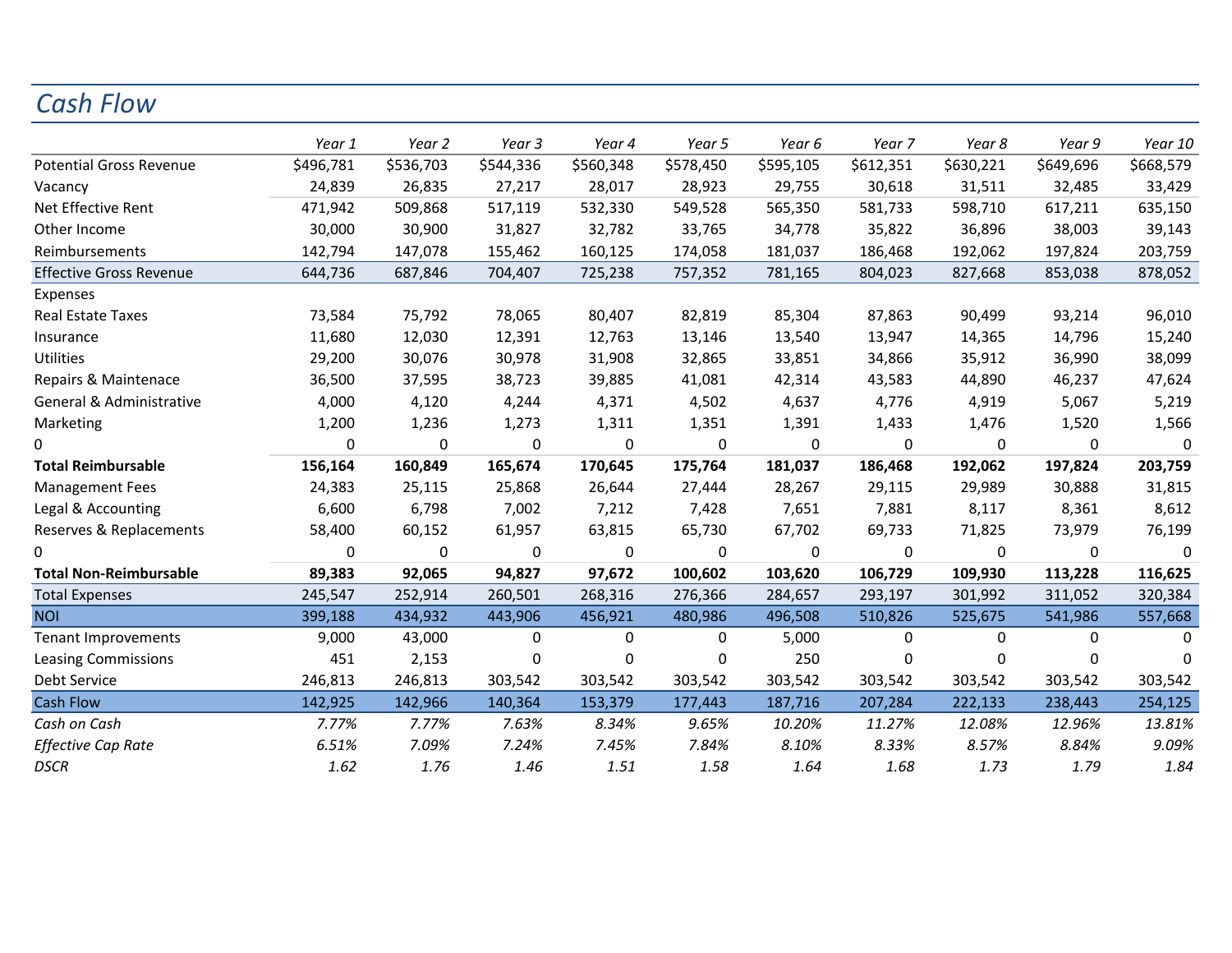### *Leveraged DCF Analysis*

|                            | Cash Flow  | 13.00%    | 14.00%    | 15.00%    | 16.00%    | 17.00%    | 18.00%    |
|----------------------------|------------|-----------|-----------|-----------|-----------|-----------|-----------|
| Year 1                     | 142,925    | 126,482   | 125,372   | 124,282   | 123,211   | 122,158   | 121,123   |
| Year 2                     | 142,966    | 111,963   | 110,007   | 108,103   | 106,247   | 104,438   | 102,676   |
| Year 3                     | 140,364    | 97,279    | 94,742    | 92,291    | 89,925    | 87,639    | 85,430    |
| Year 4                     | 153,379    | 94,070    | 90,813    | 87,695    | 84,710    | 81,851    | 79,111    |
| Year 5                     | 177,443    | 96,309    | 92,159    | 88,221    | 84,483    | 80,934    | 77,562    |
| Year 6                     | 187,716    | 90,163    | 85,521    | 81,155    | 77,046    | 73,179    | 69,536    |
| Year 7                     | 207,284    | 88,108    | 82,838    | 77,926    | 73,343    | 69,066    | 65,072    |
| Year 8                     | 222,133    | 83,558    | 77,871    | 72,616    | 67,756    | 63,260    | 59,096    |
| Year 9                     | 238,443    | 79,374    | 73,323    | 67,780    | 62,699    | 58,038    | 53,758    |
| Year 10                    | 254,125    | 74,862    | 68,549    | 62,816    | 57,606    | 52,868    | 48,554    |
| <b>Total Cash Flow</b>     | 1,866,778  | 942,169   | 901,194   | 862,884   | 827,027   | 793,430   | 761,917   |
| Proceeds @ 6.50% Cap Rate  | 4,500,388  | 1,325,762 | 1,213,952 | 1,112,427 | 1,020,164 | 936,249   | 859,864   |
| Total Value of Equity      | 6,367,165  | 2,267,931 | 2,115,146 | 1,975,311 | 1,847,191 | 1,729,679 | 1,621,782 |
| Debt Balance               | 4,292,400  | 4,292,400 | 4,292,400 | 4,292,400 | 4,292,400 | 4,292,400 | 4,292,400 |
| <b>Total Present Value</b> | 10,659,565 | 6,560,331 | 6,407,546 | 6,267,711 | 6,139,591 | 6,022,079 | 5,914,182 |

# *Unleveraged DCF Analysis*

|                            | Cash Flow  | 6.00%     | 7.00%     | 8.00%     | 9.00%     | 10.00%    | 11.00%    |
|----------------------------|------------|-----------|-----------|-----------|-----------|-----------|-----------|
| Year 1                     | 399.188    | 376,593   | 373,073   | 369,619   | 366,228   | 362,898   | 359,629   |
| Year 2                     | 434,932    | 387,088   | 379,886   | 372,884   | 366,073   | 359,448   | 353,000   |
| Year 3                     | 443.906    | 372,712   | 362,360   | 352,387   | 342,777   | 333,513   | 324,580   |
| Year 4                     | 456,921    | 361,924   | 348,583   | 335,851   | 323,695   | 312,083   | 300,988   |
| Year 5                     | 480,986    | 359,421   | 342,936   | 327,351   | 312,608   | 298,654   | 285,442   |
| Year 6                     | 496,508    | 350,019   | 330,845   | 312,885   | 296,052   | 280,266   | 265,454   |
| Year 7                     | 510,826    | 339,729   | 318,117   | 298,062   | 279,440   | 262,135   | 246,044   |
| Year 8                     | 525.675    | 329,815   | 305,948   | 284,006   | 263,819   | 245,231   | 228,104   |
| Year 9                     | 541,986    | 320,800   | 294,804   | 271,128   | 249,545   | 229,855   | 211,876   |
| Year 10                    | 557,668    | 311,399   | 283,490   | 258,308   | 235,565   | 215,005   | 196,402   |
| <b>Total Cash Flow</b>     | 4,848,597  | 3,509,500 | 3,340,042 | 3,182,480 | 3,035,801 | 2,899,089 | 2,771,519 |
| Proceeds @ 6.50% Cap Rate  | 8,236,324  | 4,599,121 | 4,186,930 | 3,815,012 | 3,479,112 | 3,175,460 | 2,900,706 |
| <b>Total Present Value</b> | 13,084,921 | 8,108,620 | 7,526,972 | 6,997,492 | 6,514,913 | 6,074,549 | 5,672,225 |